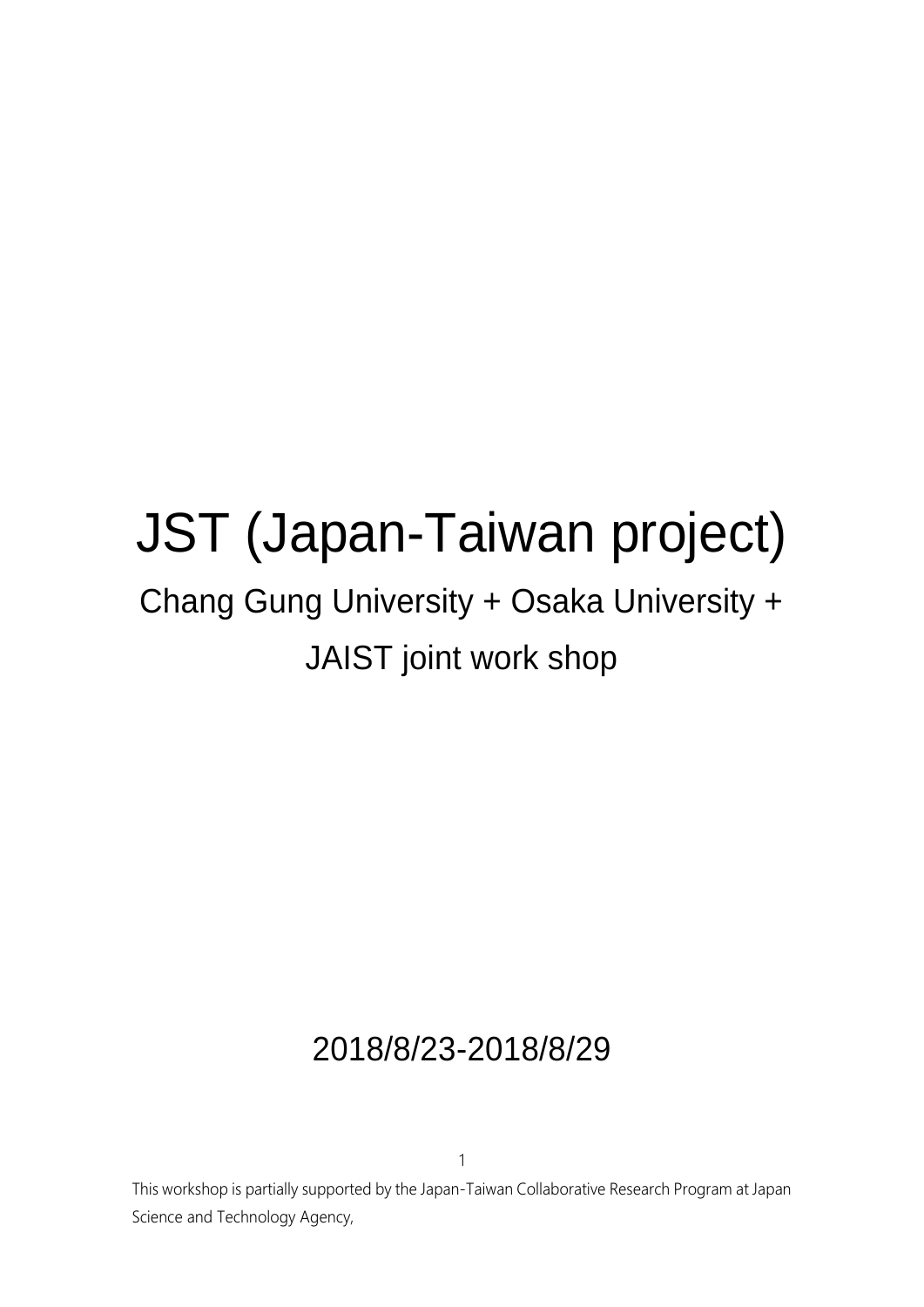## **Contents**

| 3. Freshener's talk and Discussion 4                |
|-----------------------------------------------------|
|                                                     |
| 5. Faculty's talk and Discussion/Meeting 7          |
|                                                     |
|                                                     |
| 8. Attendance List ······························17 |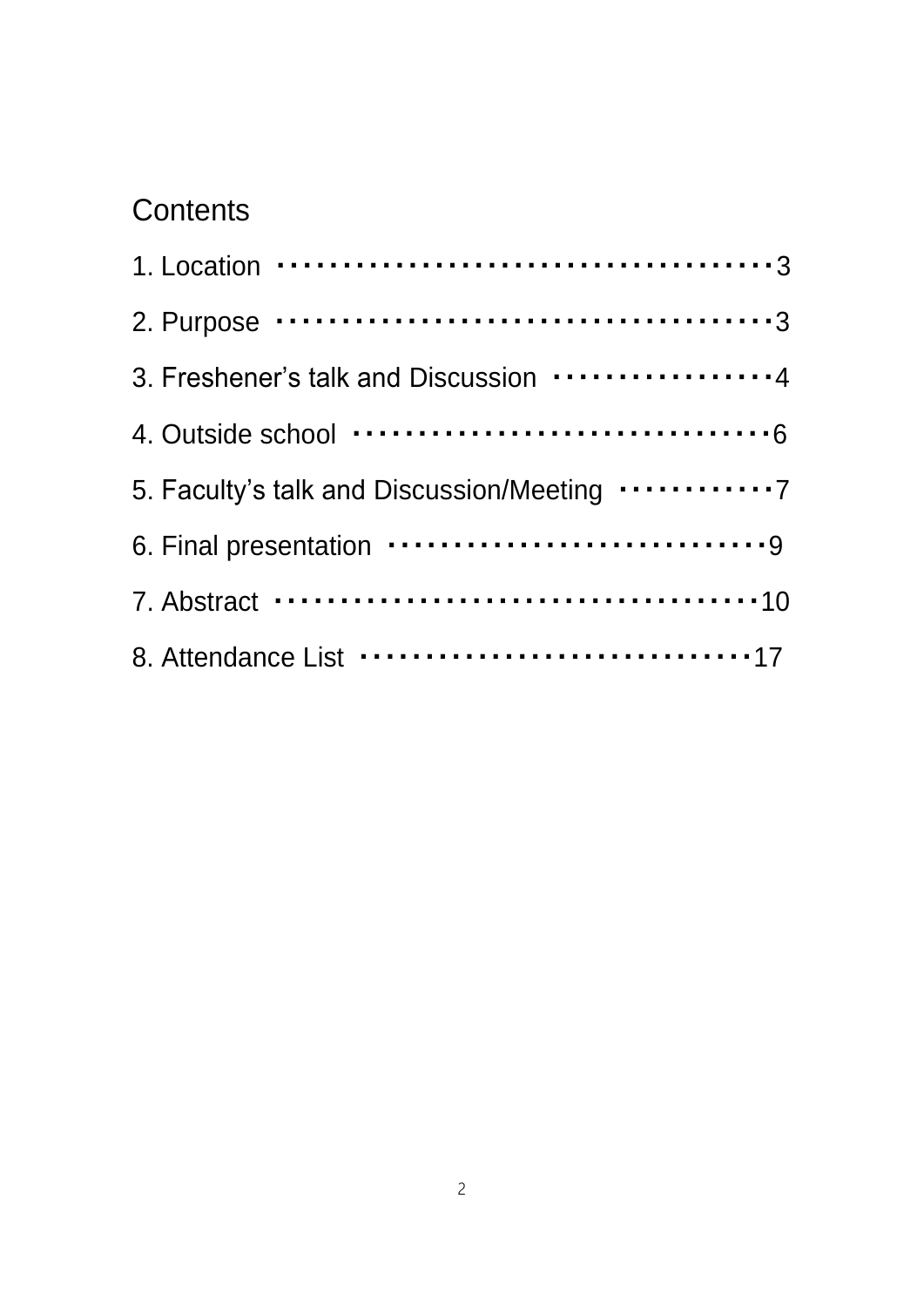### 1. Location / Flight information

#### **[ Location ]**

Chang Gung University

No. 259, Wenhua 1st Road, Guishan District, Taoyuan City, 台湾 333 <http://www.cgu.edu.tw/bin/home.php?Lang=en>

**[ Flight information ]**

■1 時間 20 分 往復 3,500 円 (乗車日より 14 日間有効)

05:50 蛍池駅

|大阪空港・蛍池駅⇔関西空港 リムジンバス

07:10 関西空港第 1 ターミナル

■1 時間 20 分 往復 3,100 円 (乗車日より 14 日間有効)

6:00 JR 茨木東口 BR2

6:12 阪急茨木東口 BR1

|JR茨木東口・阪急茨木東口⇔関西空港 リムジンバス

7:20 関西空港第 1 ターミナル

■53 分 3,050 円 (乗車券 1,360 円 特別料金 1,690 円)

6:17 新大阪

|JR特急はるか 1 号・関西空港行

7:10 関西空港(鉄道)

7:30 関西国際空港 第 1 ターミナルビル 4F 国際線出発フロア 集合



図:関西国際空港 第1ターミナルビル 4F(赤マル:中央インフォーメーション辺りに集合) JL 813S 23AUG 大阪/関空 - 台北/桃園 09:10 - 11:05 JL 816V 29AUG 台北/桃園 - 大阪/関空 12:15 - 16:00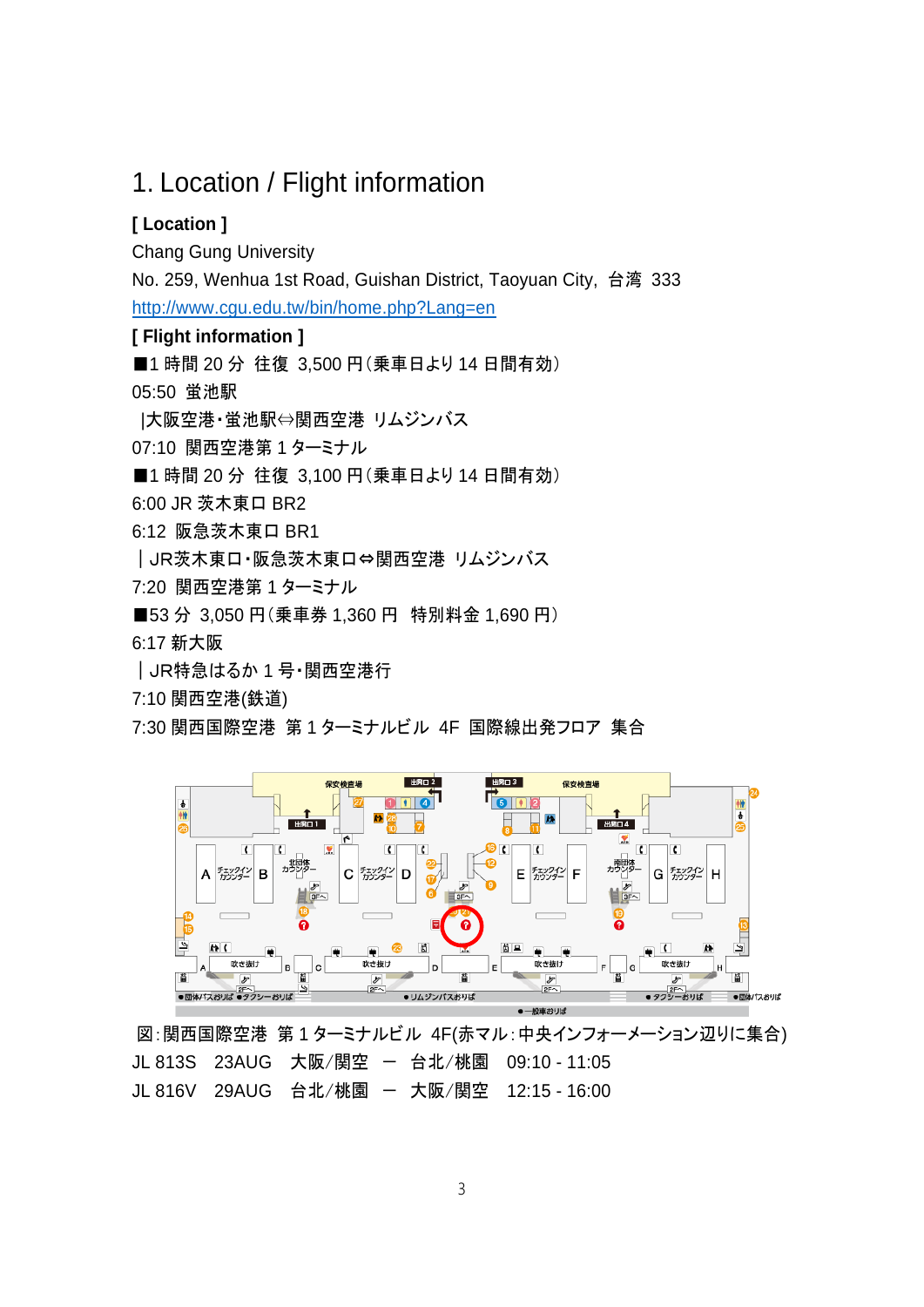### 2. Purpose

台湾研修の目的は,各人がもつ情報セキュリティの知識を様々な知識を持つ人たちと 議論しながら,交換し共有することで,発想の転換方法,コミュニケーション能力を身につ けることにあります.

異なる国の人たちと,研究室から場所を変えて議論することは他では得られない経験と 自信につながります. また, Chang Gung 大学との交流によるボーダレスな人脈は宮地研 修了後にも大きな財産になります.

本研修を通して,社会で活躍する技術者・研究者の基礎素養に,問題発見・解決能力, try and error のサイクルの縮小化を支えるコミュニケーション能力,ダイバーシティ力を身 につけるとともに, 楽しい経験を積むことを期待しています.

### 3. Freshener's talk and Discussion 8/24 (Fri.)

In this session, students present their research background and target for the first time.

We know each research topics in this session.

| 09:00-09:10 | Welcome Remark Opening (Prof. Chien-Lung Hsu)              |
|-------------|------------------------------------------------------------|
| 09:10-10:25 | Session A: Chebyshev chaotic map, symmetric cipher, solver |
|             | (Chair: Prof. Chien-Lung Hsu)                              |
|             | Chebyshev chaotic map-based protocols for multi-server     |
|             | environments                                               |
|             | Tzu-Wei Lin (CGU)*                                         |
|             | Solving polynomial system with characteristic set          |
|             | algorithms                                                 |
|             | Tomoya Nishiguchi (Osaka univ.)                            |
|             | <b>Revisited Diffusion Analysis of Salsa and ChaCha</b>    |
|             | Yusuke Matsuoka (Osaka univ.)                              |
| 10:25-10:35 | <b>Break</b>                                               |
| 10:35-11:50 | Session B: Data sharing                                    |
|             | (Chair: Prof. Kuo-Yu Tsai)                                 |
|             | Blockchain-enabled genomic data sharing and analysis       |
|             | platform                                                   |
|             | Le Tuan Vinh (CGU)*                                        |
|             |                                                            |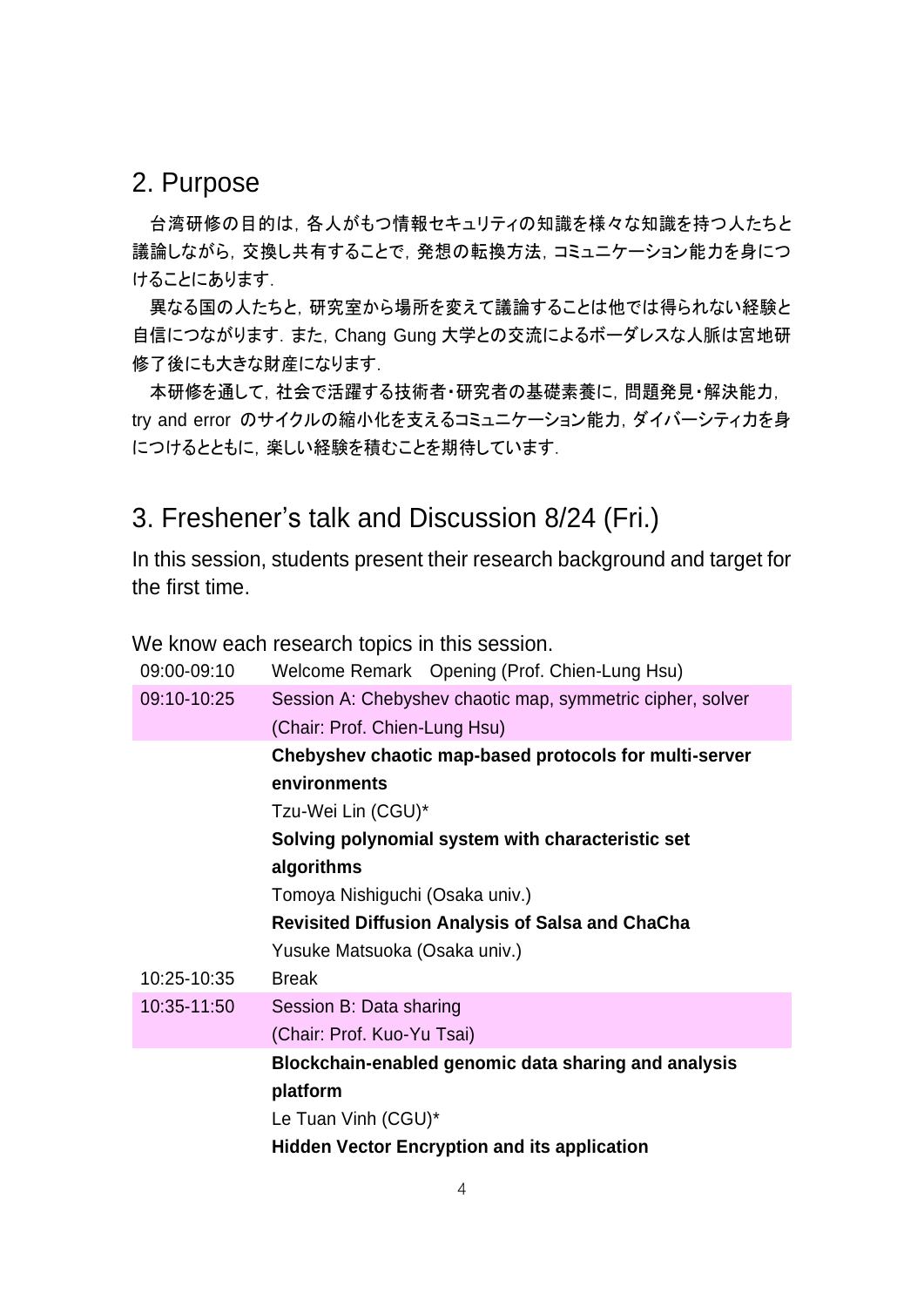|             | Motoi Hayashi (Osaka univ.)                                 |
|-------------|-------------------------------------------------------------|
|             | Degree-3 CRH and its application to string commitment       |
|             | Hideaki Miyaji (Osaka univ.)                                |
| 11:50-13:20 | <b>Lunch Break</b>                                          |
| 13:20-14:35 | Session C: Secure protocol                                  |
|             | (Chair: Prof. Atsuko Miyaji)                                |
|             | <b>Multiparty Private Set Operation over public network</b> |
|             | Katsunari Shishido (Osaka univ.)*                           |
|             | Attribute-based encryption scheme with selective attribute  |
|             | revocation                                                  |
|             | Guan-Lin Cheng (CGU)                                        |
|             | On Efficient Privacy enhanced technology ZK-SNARK and its   |
|             | application to Zerocash                                     |
|             | Yuki Sugitani (Osaka univ.)                                 |
| 14:35-14:45 | <b>Break</b>                                                |
| 14:45-16:00 | Session D: Distributed/multi server environment/attack      |
|             | (Chair: Prof. Chen-Mou Cheng)                               |
|             | Security analysis on ECDLP based on index calculus          |
|             | algorithm                                                   |
|             | Kenta Kodera (Osaka univ.)*                                 |
|             | The Distributed Ledger of Blockchain for Digital Evidence   |
|             | <b>Preservation</b>                                         |
|             | Wei-Xin Chen (CGU)                                          |
|             | User authentication protocols with three factors and key    |
|             | agreement for multi-server environments                     |
|             | Mei-Chen Hsieh (CGU)                                        |
| 16:00-16:10 | <b>Break</b>                                                |

## 3. First Group Discussion 8/24 (Fri.)

In this session, students share each research topics, discuss what you do not understand each other.

| 16:10-16:50 | <b>Group discussions</b> |
|-------------|--------------------------|
| $17:00-$    | Welcome party            |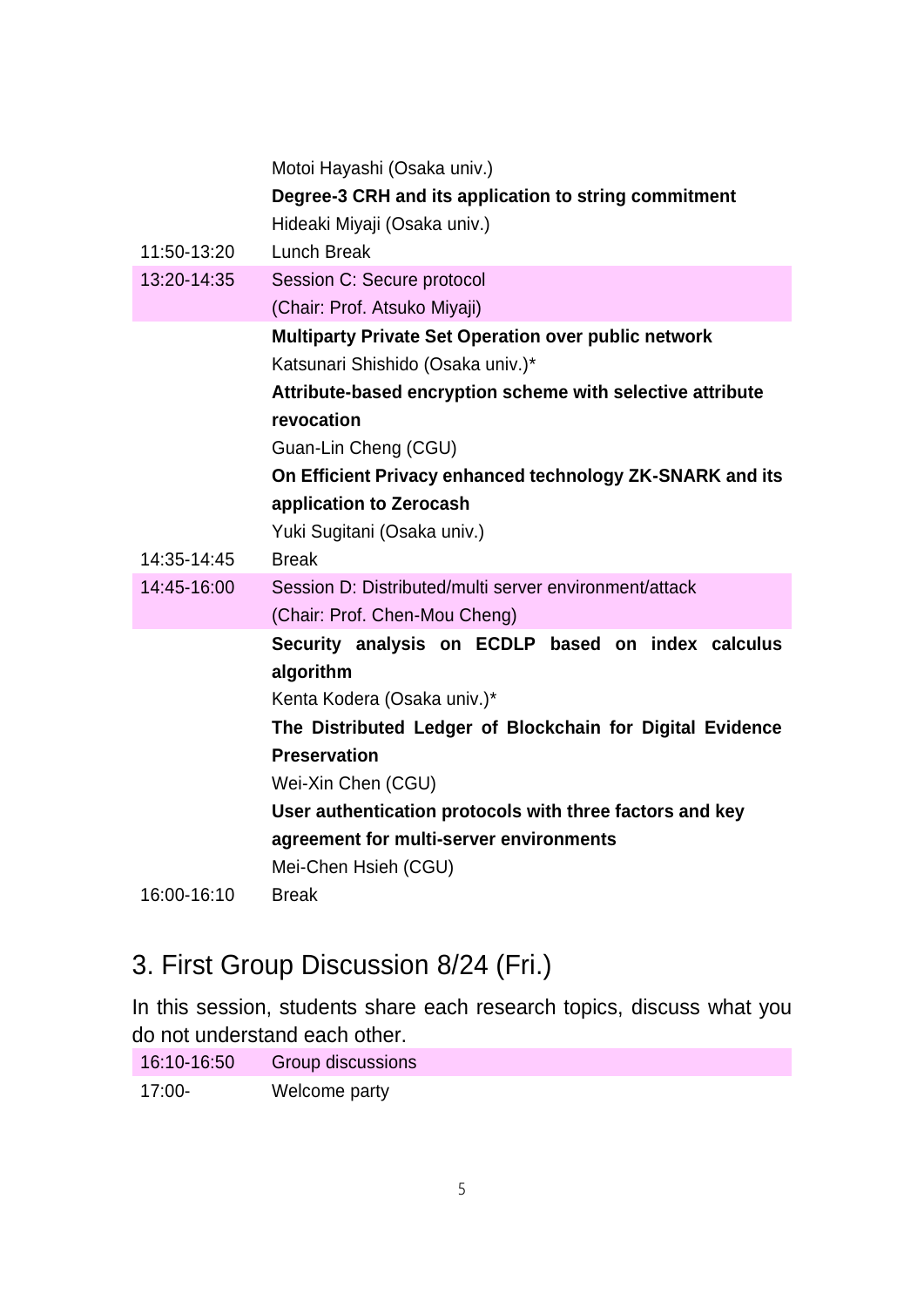## 4. Outside Exchange 8/25 (Sat.)

### In this session, we know each other and communicate outside.

| 8:00          | 明徳寮1階集合—出発                                                                   |                                   |
|---------------|------------------------------------------------------------------------------|-----------------------------------|
|               | Meet at 1F, Ming-De Building (Dorm 3)                                        |                                   |
| $8:25 - 8:40$ | 長庚大学→長庚医院                                                                    | シャトルバス                            |
|               | CGU→Chang Gung Memorial Hospital                                             | Shuttle bus                       |
| $9:00-9:34$   | A8 長庚医院駅→A1 台北駅                                                              | 桃園 MRT                            |
|               | A8<br>Chang<br>Gung<br>Memorial<br>Hospital<br>Station→A1Taipei Main Station | Tauyuan Metro                     |
| $9:45-10:15$  | R10台北駅→R08中正紀念堂                                                              | 台北 MRT                            |
|               | R10 Taipei Main Station→R08 Chiang Kai-Shek<br><b>Memorial Hall</b>          | Taipei Metro                      |
| 10:15-10:35   | 朝食                                                                           |                                   |
|               | <b>Breakfast</b>                                                             |                                   |
| 10:35-11:20   | 中正紀念堂観光                                                                      |                                   |
|               | Visit Chiang Kai-Shek Memorial Hall                                          |                                   |
| 11:20-11:30   | R08 中正紀念堂→R07 東門                                                             | 台北 MRT                            |
|               | Kai-Shek Memorial Hall $\rightarrow$ R07<br><b>R08</b><br>Chiang<br>Dongmen  | Taipei Metro                      |
|               |                                                                              | ディンタイフォン(永康                       |
| 11:30-14:00   | 昼食                                                                           | 街)                                |
|               | Lunch                                                                        | Din Tai Fung (Yongkang<br>Street) |
| 14:00-14:15   | R07 東門→ R03 台北 101/世界貿易センター                                                  | 台北 MRT                            |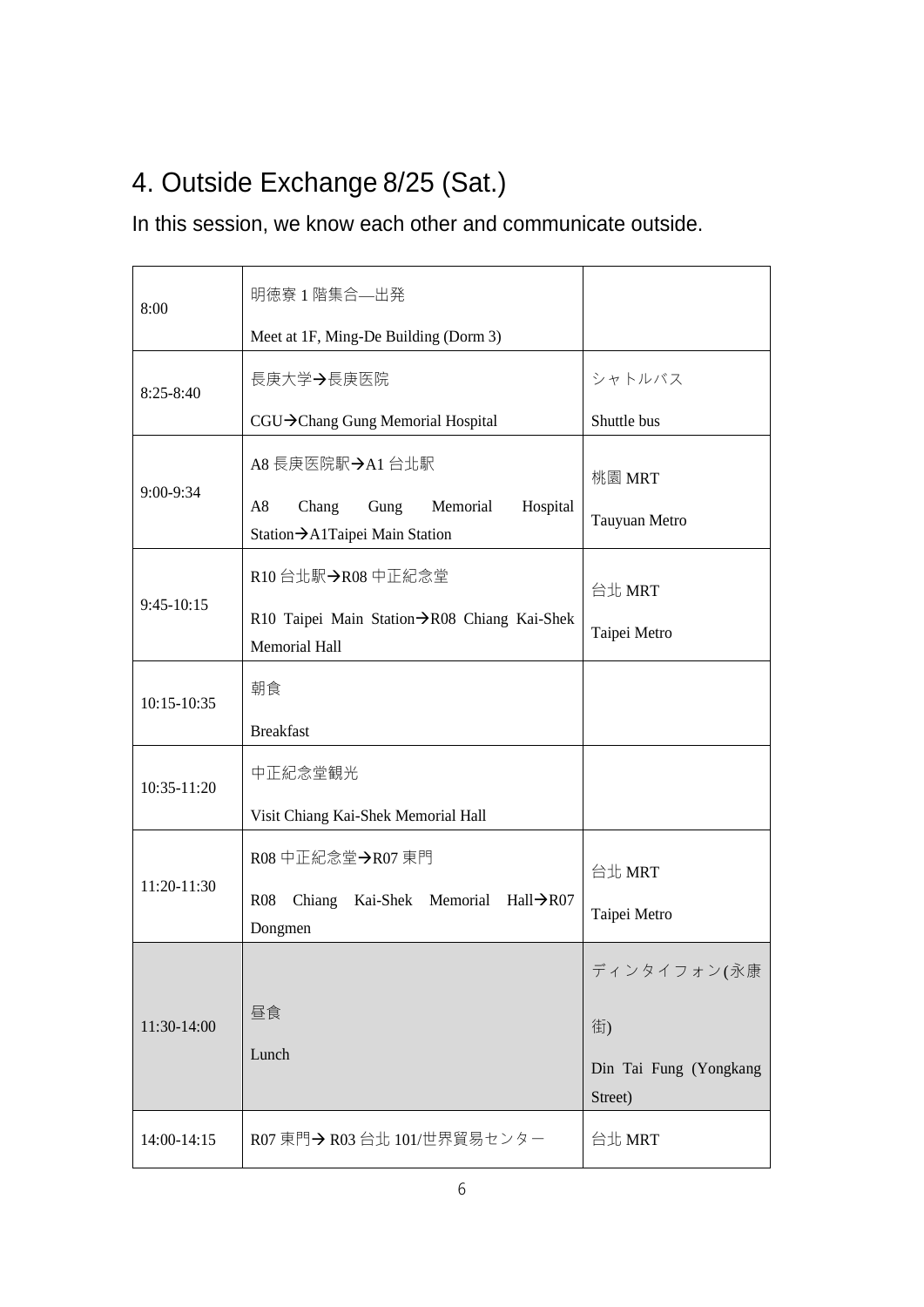|                 | R07 Dongmen → R03 Taipei 101/World Trade                                  | Taipei Metro                |
|-----------------|---------------------------------------------------------------------------|-----------------------------|
|                 | Center                                                                    |                             |
| 14:15-15:30     | 台北 101                                                                    | マンゴーかき氷                     |
|                 | Taipei 101                                                                | Mango shaved ice            |
| $15:30-16:30$   | R03台北 101/世界貿易センター→R22A 新北投                                               | 台北 MRT                      |
|                 | Taipei 101/World Trade Center $\rightarrow$ R22A<br>R03<br>Xinbeitou      | Taipei Metro                |
| 16:30-17:30     | 温泉                                                                        | 北投青磺名湯                      |
|                 | Hot Spring                                                                | <b>Qinghuang Hot Spring</b> |
| 17:30-18:10     | R22 北投→ R15 剣潭                                                            | 台北 MRT                      |
|                 | R22 Beitou→ R15 Jiantan                                                   | Taipei Metro                |
| 18:10-20:50     | 夕食                                                                        | 士林夜市                        |
|                 | Dinner                                                                    | Shilin Night Market         |
| $20:50 - 21:15$ | R15 剣潭→ R10台北駅                                                            | 台北 MRT                      |
|                 | R15 Jiantan $\rightarrow$ R10 Taipei Main Station                         | Taipei Metro                |
| 21:22-21:50     | A1 台北駅→A8 長庚医院駅                                                           | 桃園 MRT                      |
|                 | A1 Taipei Main Station→ A8 Chang Gung Memorial<br><b>Hospital Station</b> | Tauyuan Metro               |
| 22:40-23:00     | 長庚医院→長庚大学                                                                 | シャトルバス                      |
|                 | Chang Gung Memorial Hospital → CGU                                        | Shuttle bus                 |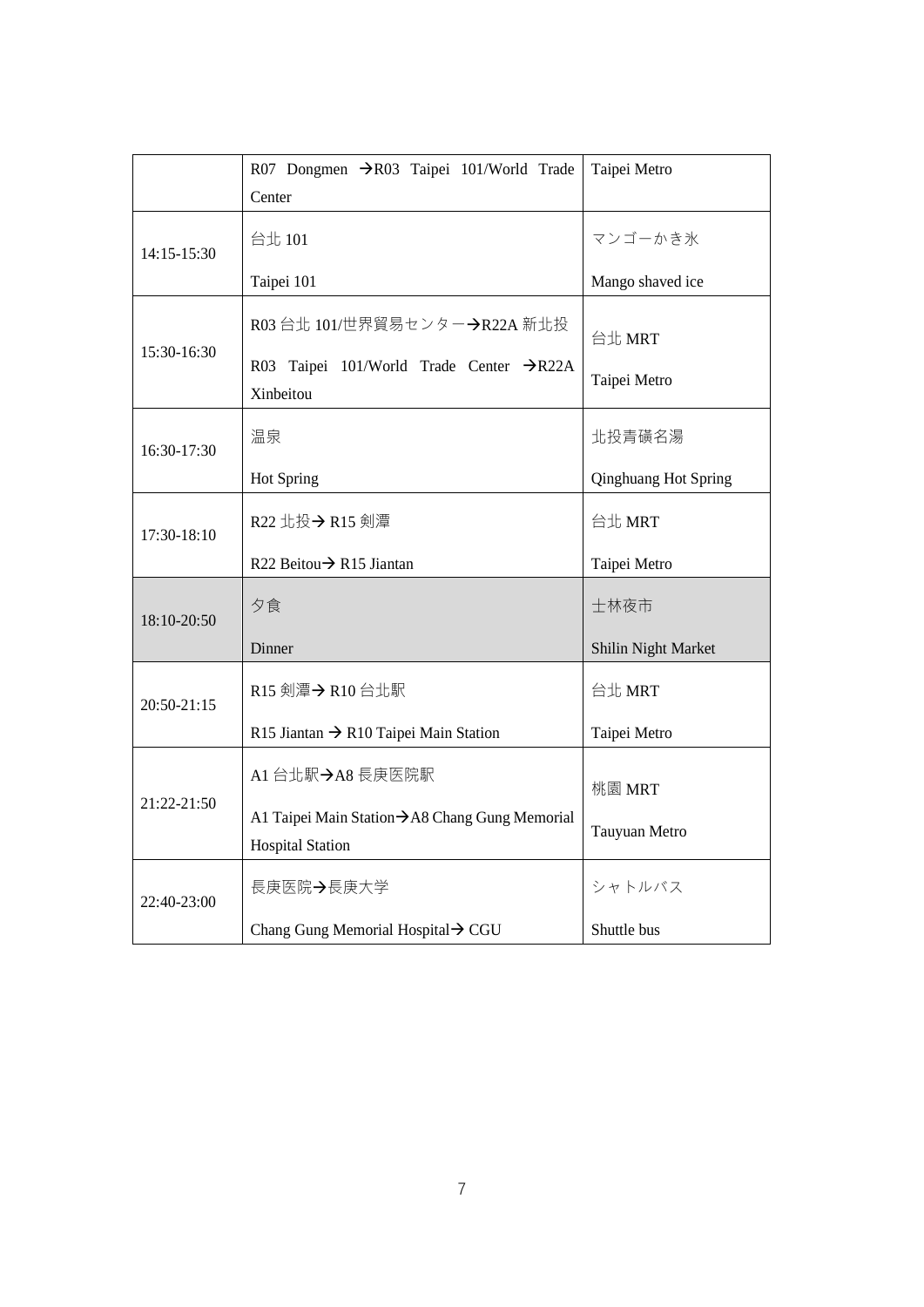## 5. Faculty's talk 8/27 (Mon.)

In this session, faculties present recent their interested researches, where they are base of student researches. Thorough faculty's talk, students understand general background and research target in each research group.

| 09:30-09:40 | Welcome Remark (Chair: Prof. Kuo-Yu Tsai)                    |
|-------------|--------------------------------------------------------------|
| 09:40-10:40 | Faculty's talk (Chair: Prof. Shinya Okumura)                 |
| 09:40-10:10 | Title: Hierarchical Group Secure Communication Protocol      |
|             | with Anonymous Authentication for<br><b>IoT-Based</b><br>and |
|             | <b>Community-based Healthcare Environments</b>               |
|             | Prof. Chien-Lung Hsu                                         |
| 10:10-10:40 | Title: Lightweight Authentication Schemes for IoT            |
|             | <b>Applications</b>                                          |
|             | Prof. Kuo-Yu Tsai                                            |
| 10:40-10:50 | <b>Break</b>                                                 |
| 10:50-12:20 | Faculty's talk (Chair: Prof. Chien-Lung Hsu)                 |
| 10:50-11:20 | <b>Title: Efficient Elliptic Curve Scalar Multiplication</b> |
|             | Prof. Atsuko Miyaji                                          |
| 11:20-11:50 | Title: On the use of Frobenius map to accelerate polynomial  |
|             | multiplication with Cantor FFT                               |
|             | Prof. Chen-Mou Cheng                                         |
| 11:50-12:20 | Title: Characteristics of Hardware Accelerators for Elliptic |
|             | <b>Curves Cryptography</b>                                   |
|             | Prof. Kiyofumi Tanaka                                        |
| 12:20-13:10 | Lunch break                                                  |
| 12:20-13:10 | <b>Faculty Lunch meeting</b>                                 |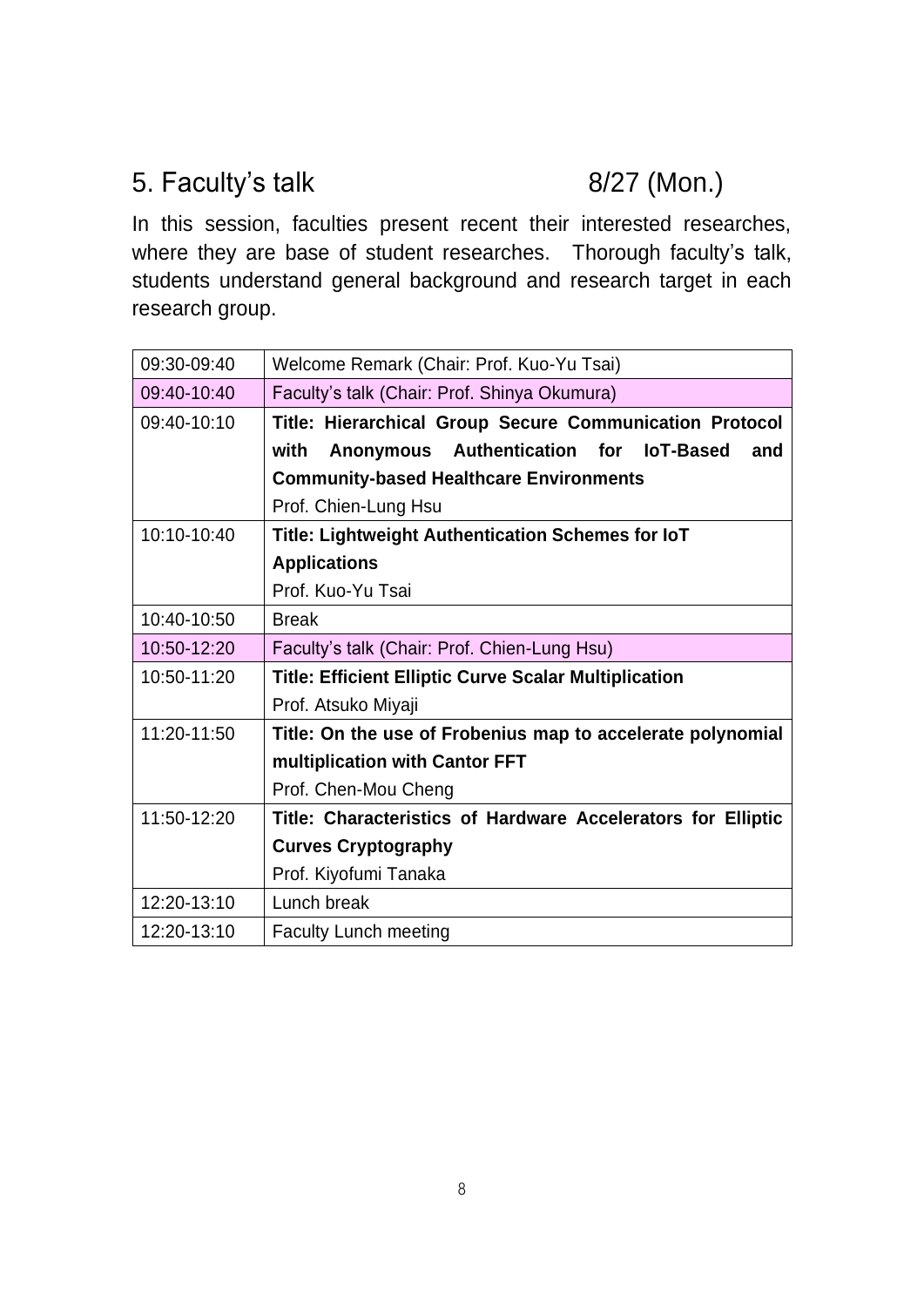## 6. Research Discussions 8/27

In this session, understand other researches and improve your knowledge. Let us focus on one important (key) research of team members or researches that you like. Through discussion, understand your own research building blocks well.

| 13:10-14:50 | Understand other researches and improve your knowledge |
|-------------|--------------------------------------------------------|
| 14:50-15:00 | I Break                                                |

| 15:00-17:00 | Present other researches (Chair: Prof. Chen-Mou Cheng)   |
|-------------|----------------------------------------------------------|
| 15:00-15:30 | Team A: Chebyshev chaotic map, symmetric cipher, solver  |
|             | Tzu-Wei Lin→Tomoya Nishiguchi → Yusuke Matsuoka→ Tzu-Wei |
| 15:00-15:10 | Tzu-Wei Lin present Yusuke Matsuoka research             |
| 15:10-15:20 | Tomoya Nishiguchi present Tzu-Wei Lin research           |
| 15:20-15:30 | Yusuke Matsuoka present Tomoya Nishiguchi research       |
| 15:30-16:00 | <b>Team B: Data sharing</b>                              |
|             | Motoi Hayashi →Le Tuan Vinh→Hideaki Miyaji→Motoi         |
| 15:30-15:40 | Le Tuan Vinh present Motoi Hayashi                       |
| 15:40-15:50 | Motoi Hayashi present Hideaki Miyaji research research   |
| 15:50-16:00 | Hideaki Miyaji present Le Tuan Vinh research             |
| 16:00-17:00 | Present other researches (Chair: Prof. Shinya Okumura)   |
| 16:00-16:30 | <b>Team C: Secure protocol</b>                           |
|             | Yuki Sugitani→Guan-Lin Cheng →Katsunari Shishido →Yuki   |
| 16:00-16:10 | Katsunari Shishido presents Guan-Lin Cheng research      |
| 16:10-16:20 | Guan-Lin Cheng presents Yuki Sugitani research           |
| 16:20-16:30 | Yuki Sugitani presents Katsunari Shishido research       |
| 16:30-17:00 | Team D: Distributed/multi server environment/attack      |
|             | Kenta Kodera→Mei-Chen Hsieh→ Wei-Xin Chen→Kenta          |
| 16:30-16:40 | Kenta Kodera presents Wei-Xin Chen research              |
| 16:40-17:50 | Mei-Chen Hsieh presents Kenta Kodera research            |
| 16:50-17:00 | Wei-Xin Chen presents Mei-Chen Hsieh research            |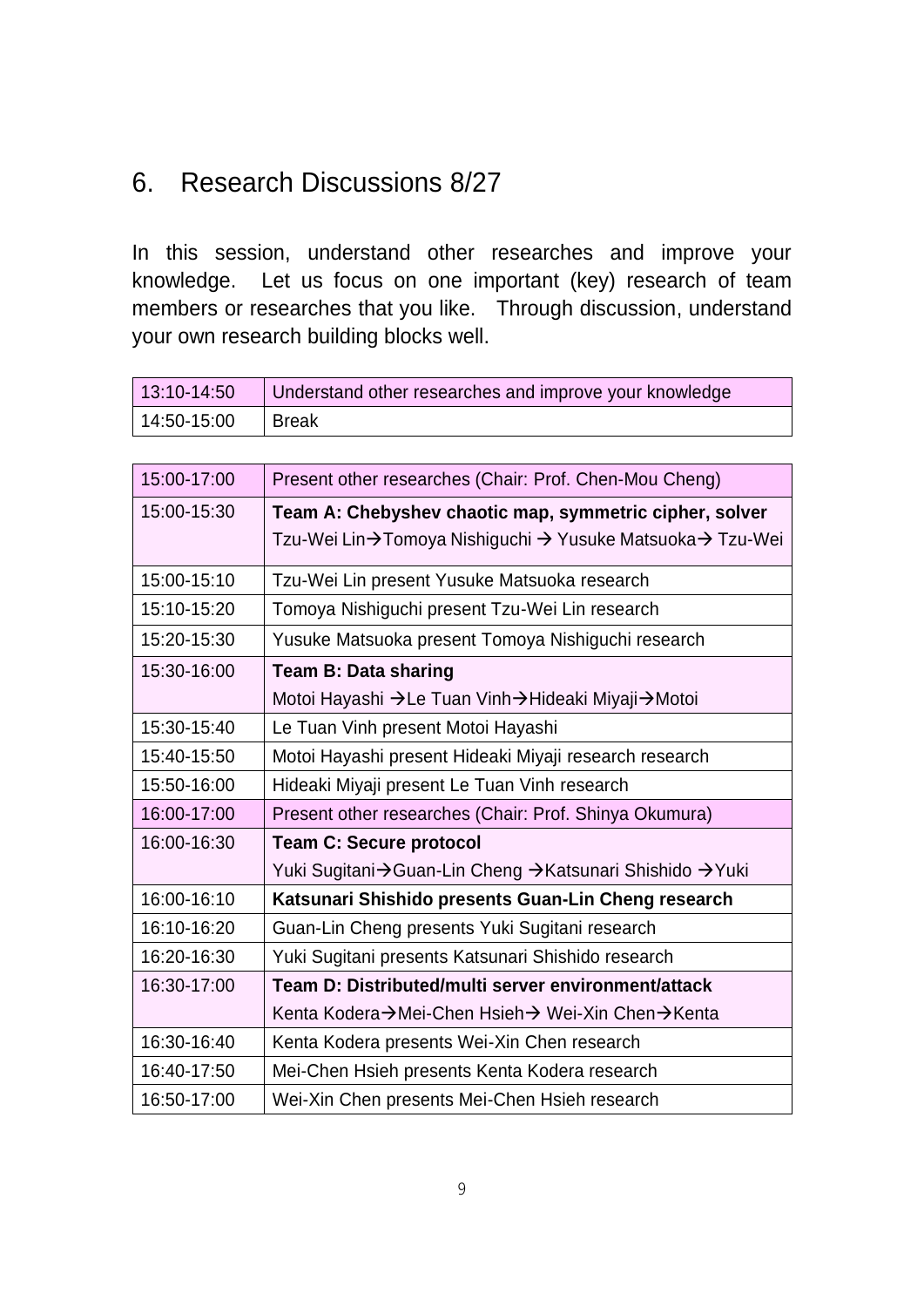## 7. Final presentation 8/28 (Tue)

In this session, we combine each researches, focus on a key or your favorite research of team members, think use cases of these. We can pose a problem that we need to solve, or expose problems of your research.

| $08:30 - 08:40$ | Welcome Remark Opening (Prof. Chien-Lung Hsu)              |
|-----------------|------------------------------------------------------------|
| $08:40 - 09:30$ | Preparation                                                |
| $09:30 - 10:00$ | Session A: Chebyshev chaotic map, symmetric cipher, solver |
|                 | (Chair: Prof. Chien-Lung Hsu)                              |
| $09:30 - 09:40$ | Tzu-Wei Lin*                                               |
| $09:40 - 09:50$ | Tomoya Nishiguchi                                          |
| $09:50 - 10:00$ | Yusuke Matsuoka                                            |
| $10:00 - 10:30$ | Session B: Data sharing                                    |
|                 | (Chair: Prof. Kuo-Yu Tsai)                                 |
| $10:00 - 10:10$ | Le Tuan Vinh*                                              |
| $10:10 - 10:20$ | Motoi Hayashi                                              |
| $10:20 - 10:30$ | Hideaki Miyaji                                             |
| $10:30 - 10:40$ | <b>Break</b>                                               |
| $10:40 - 11:10$ | Session C: Secure protocol                                 |
|                 | (Chair: Prof. Chen-Mou Cheng)                              |
| $10:40 - 10:50$ | Katsunari Shishido*                                        |
| $10:50 - 11:00$ | Guan-Lin Cheng                                             |
| $11:00 - 11:10$ | Yuki Sugitani                                              |
| $11:10 - 11:40$ | Session D: Distributed/multi server environment/attack     |
|                 | (Chair: Prof. Shinya Okumura)                              |
| $11:10 - 11:20$ | Kenta Kodera*                                              |
| $11:20 - 11:30$ | Wei-Xin Chen                                               |
| $11:30 - 11:40$ | Mei-Chen Hsieh                                             |
| $11:40 - 11:50$ | Closing (Prof. Atsuko Miyaji)                              |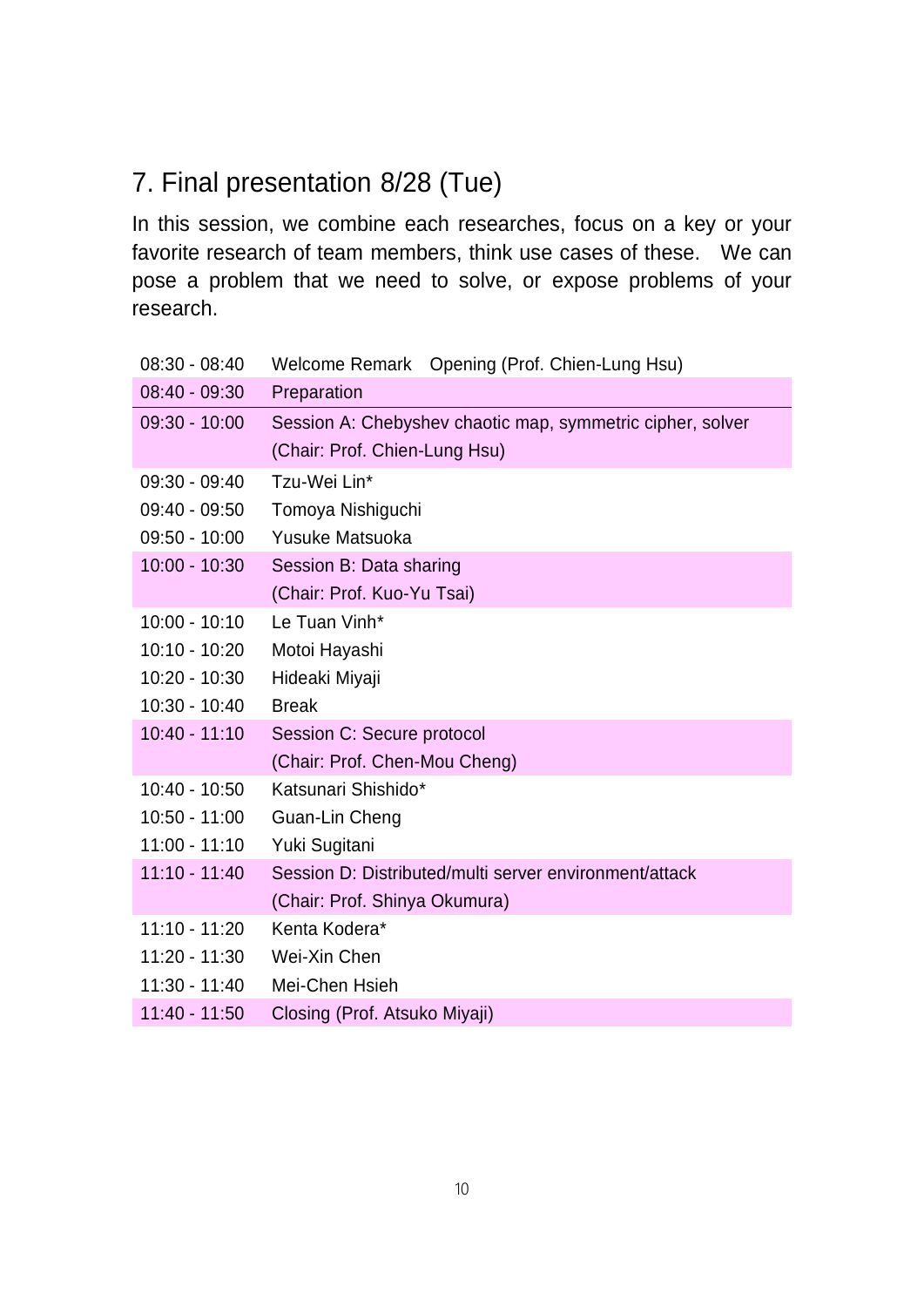### 7. Abstract

#### 7.1 Freshener's talk

(1)Speaker: Tzu-Wei Lin (CGU)\*

Title: Chebyshev chaotic map-based protocols for multi-server environments Abstract: Multi-server environments have a property called mobility which means users can pass through multiple access point while maintaining ongoing connections. This kind of network can provide users more diversified service. Namely, user can login different servers through the Internet to obtain diversified service. A password authenticated key exchange scheme can be used to authenticate users' legitimacy and establish a secure communication between user and server through his own password. Users can access Internet services from multiple servers. However, it is difficult for users to manage passwords and secret keys securely. If utilizing traditional password-based authenticated key exchange scheme to ensure security of multiserver wireless network, we might face some problems: (i) Users should manage more than one pairs of identifiers and password which might increase user's load and risk of managing passwords. (ii) In general cases, if users utilize one single password to login different servers, we will need a registration center. The chaotic system is characterized by sensitive dependence on initial conditions, pseudo-randomness and ergodicity. These features have excellent properties of diffusion and confusion which are important to cryptography, especially secret key cryptosystems. In this talk, we will introduce the concept of multi-server environments, Chebyshev chaotic map applied in cryptosystem and some previous related works. We will also propose a password authenticated key exchange scheme for multi-server environments based on Chebyshev chaotic map.

(2)Speaker: Tomoya Nishiguchi (Osaka univ.)

Title: Solving polynomial system with characteristic set algorithms

Abstract: Elliptic curve cryptography is a widely used public-key cryptosystem. When we use index calculus to analyze the security of elliptic curve cryptography, the dominant computation is polynomial system solving. We experimentally evaluate how efficiently these polynomial systems can be solved using a characteristic set method, a form of depth-first search on some binary tree.

(3)Speaker: Yusuke Matsuoka (Osaka univ.) Title: Revisited Diffusion Analysis of Salsa and ChaCha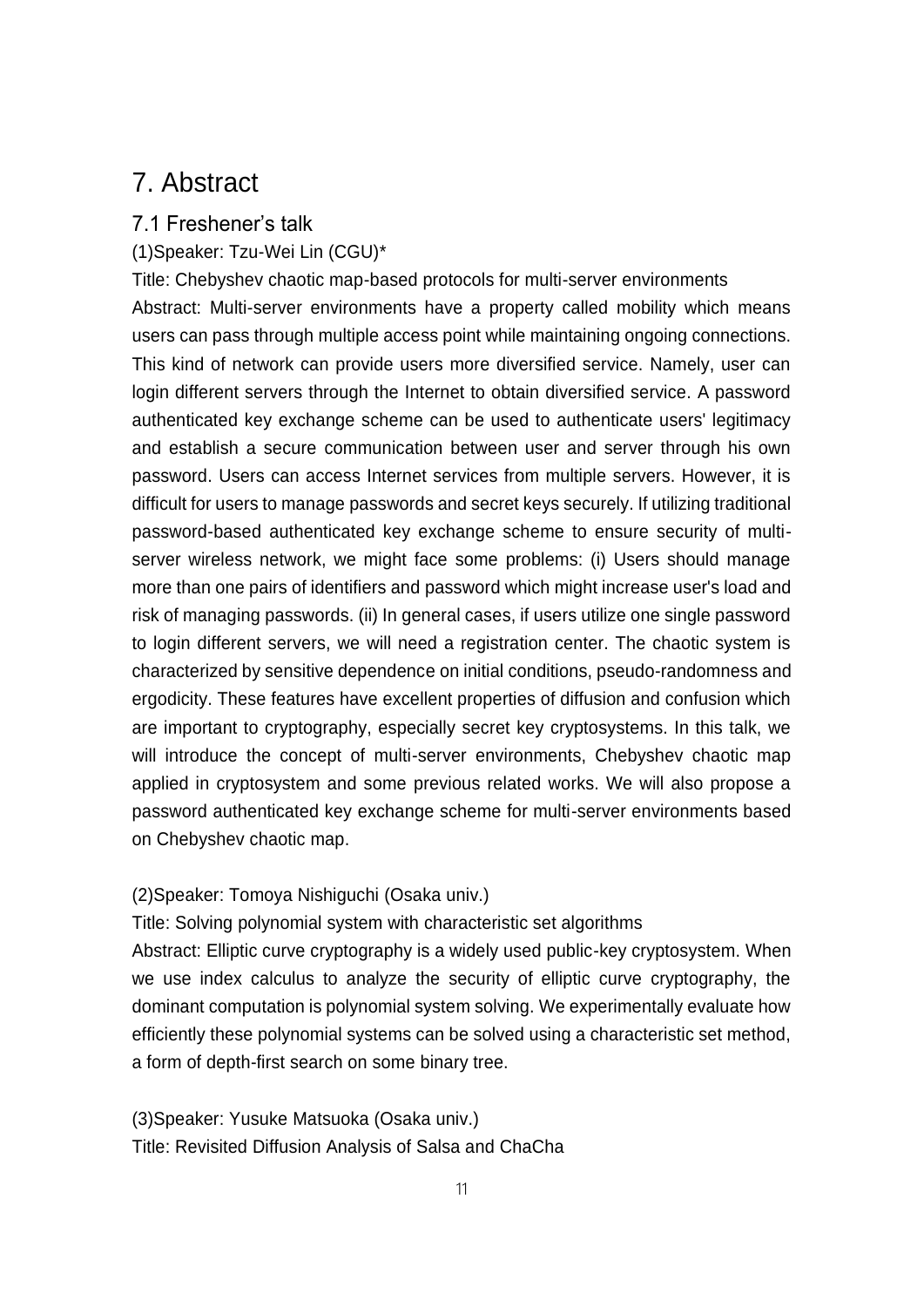Abstract: Both ChaCha and AES are standardized as symmetric ciphers in TLS 1.3; AES is a block cipher, whereas ChaCha is a stream cipher. The security of AES has been studied by many researchers. ChaCha, however, needs more security analysis because it has been proposed more recently, compared with AES. Furthermore, ChaCha is improved from Salsa from the point of view of diffusion and thus, diffusion analysis of Salsa and ChaCha is important to understand their security-design criteria. In this study, we revisit diffusion analysis and investigate weak bits and weak columns of Salsa and ChaCha. To the authors' knowledge, this is the first detailed diffusion analysis of Salsa and ChaCha.

#### (4)Speaker: Le Tuan Vinh (CGU)\*

Title: Blockchain-enabled genomic data sharing and analysis platform Abstract: The first human genome was sequenced in 2001 at a cost of \$3 billion. Today, human genome sequencing costs less than \$1000, and in a few years the price will drop below \$100. Thus, personal genome sequencing will soon be widely adopted as it enables better diagnosis, disease prevention, and personalized therapies. Furthermore, if genomic data is shared with researchers, the causes of many diseases will be identified and new drugs developed. These opportunities are creating a genomic data market worth billions of dollars. Nebula Genomics seeks to lead this emerging market by understanding and overcoming key obstacles. We will spur genomic data growth by significantly reducing the costs of personal genome sequencing, enhancing genomic data protection, enabling buyers to efficiently acquire genomic data, and addressing the challenges of genomic big data. We will accomplish this through decentralization, cryptography, and utilization of the blockchain.

#### (5)Speaker: Motoi Hayashi (Osaka univ.)

#### Title: Hidden Vector Encryption and its application

Abstract: There are many cases that the recipient does not want to give server his full private key, but wants server to decrypt ciphertext partially. To solve this problem, searchable encryption is proposed, which generate token to decrypt the ciphertext that satisfies designated conditions from master key. For example, this technology is useful when the recipient want the mail server to discard the e-mail that satisfies some predicates, such as spam-mail. Using searchable encryption, the mail server can only distinguish spam-mail from normal mail with a token. We introduce Hidden Vector Encryption (HVE), which enables to compare conjunctive queries with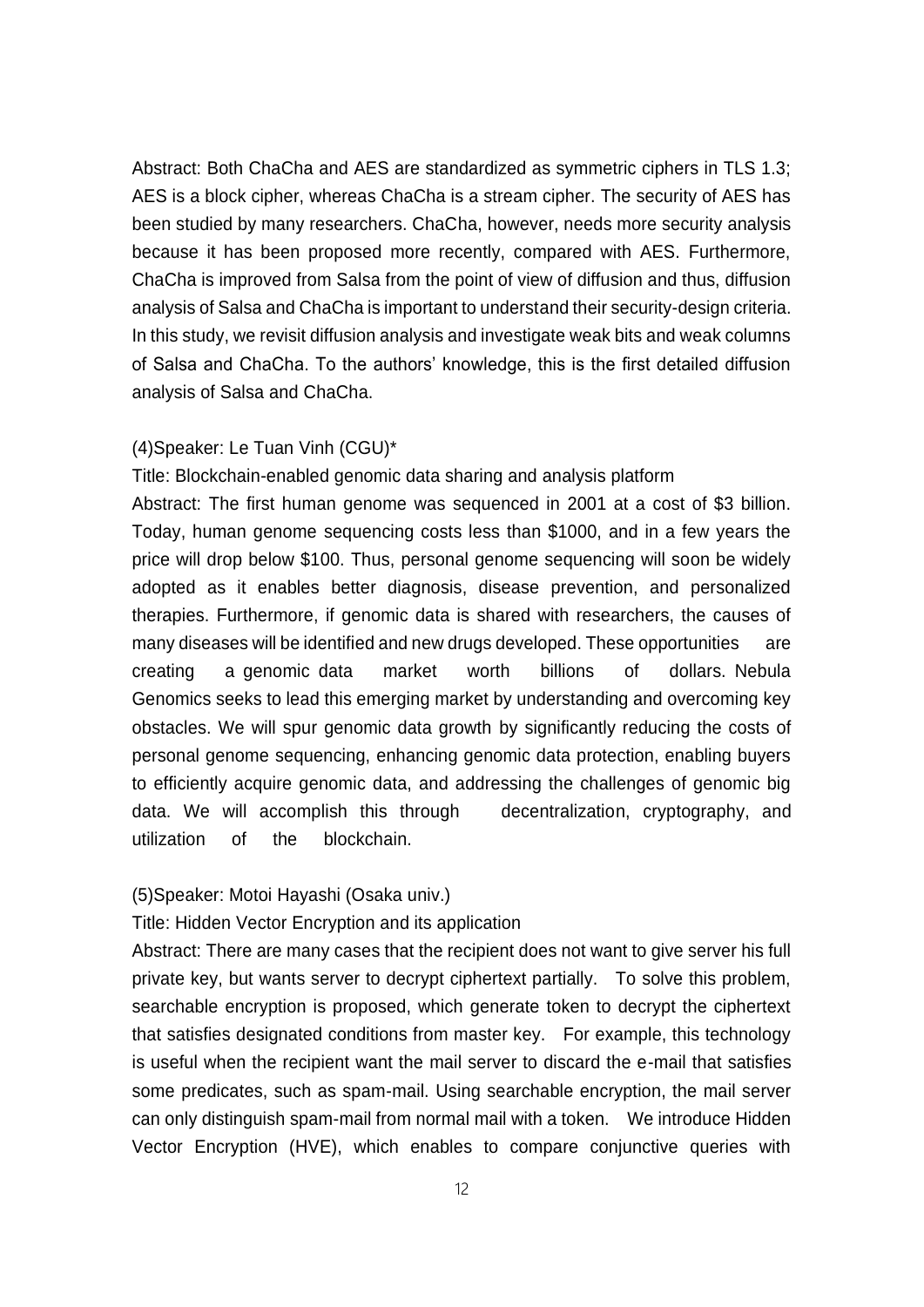polynomial order of ciphertext size and token size.

#### (6)Speaker: Hideaki Miyaji (Osaka univ.)

Title: Degree-3 CRH and its application to string commitment

Abstract: Hash functions are functions that shrink a long input into a shorter output. That constructions are not so difficult to make, but it includes a lot of mathematical technics to keep its safety, for example, lattice problems to bind and hide their feature. I am now studying Hash which is composed two ways. It first expands the input bits and then, it shrinks it as output bits. This expansion achieves its locality to be constant. If its locality is constant, calculation time will be smaller because the locality and degree is in relevant. Achieve constant locality and degree is very important things and, I am forecasting how it is able to do. There are ways to do degree to 3 by using "Perfect randomized Encoding." I will make a bit commitment by using degree-3 hash functions and prove its safety.

#### (7)Speaker: Katsunari Shishido (Osaka univ.)\*

#### Title: Multiparty Private Set Operation over public network

Abstract: Both scalability and flexibility have become crucial for privacy-preserving protocols in the age of big data. Multiparty private set intersection (MPSI) and Multiparty private set union (MPSU) are important privacy-preserving protocol. In our study, consider a method over public network, i.e. all parties have no shared key among parties. We have proposed a construction of MPSI and MPSU. MPSI consists of Additive homomorphic encryption and Bloom Filter. We implement our construction of MPSI. We will show an integration of medical data from distributed data-set by using our implementation. MPSU can be able to use even multiset. In order to apply MPSU in the multiset, we propose a new duplicated Bloom Filter to increase the chances of computing the number of duplicates correctly.

#### (8)Speaker: Guan-Lin Cheng (CGU)

Title: Attribute-based encryption scheme with selective attribute revocation

Abstract: Cipher text policy attribute-based encryption (CPABE) is a cryptography that could provide access control to cloud storage system. By utilizing this protocol, each data user has a secret key with his own attributes. Each data user utilizes the access structure and data user's attributes to encrypt data. As the consequence, if data user's attributes correspond to the data owner's access structure, the data user can decrypt the cipher text and use this data. However, attribute revocation phase and update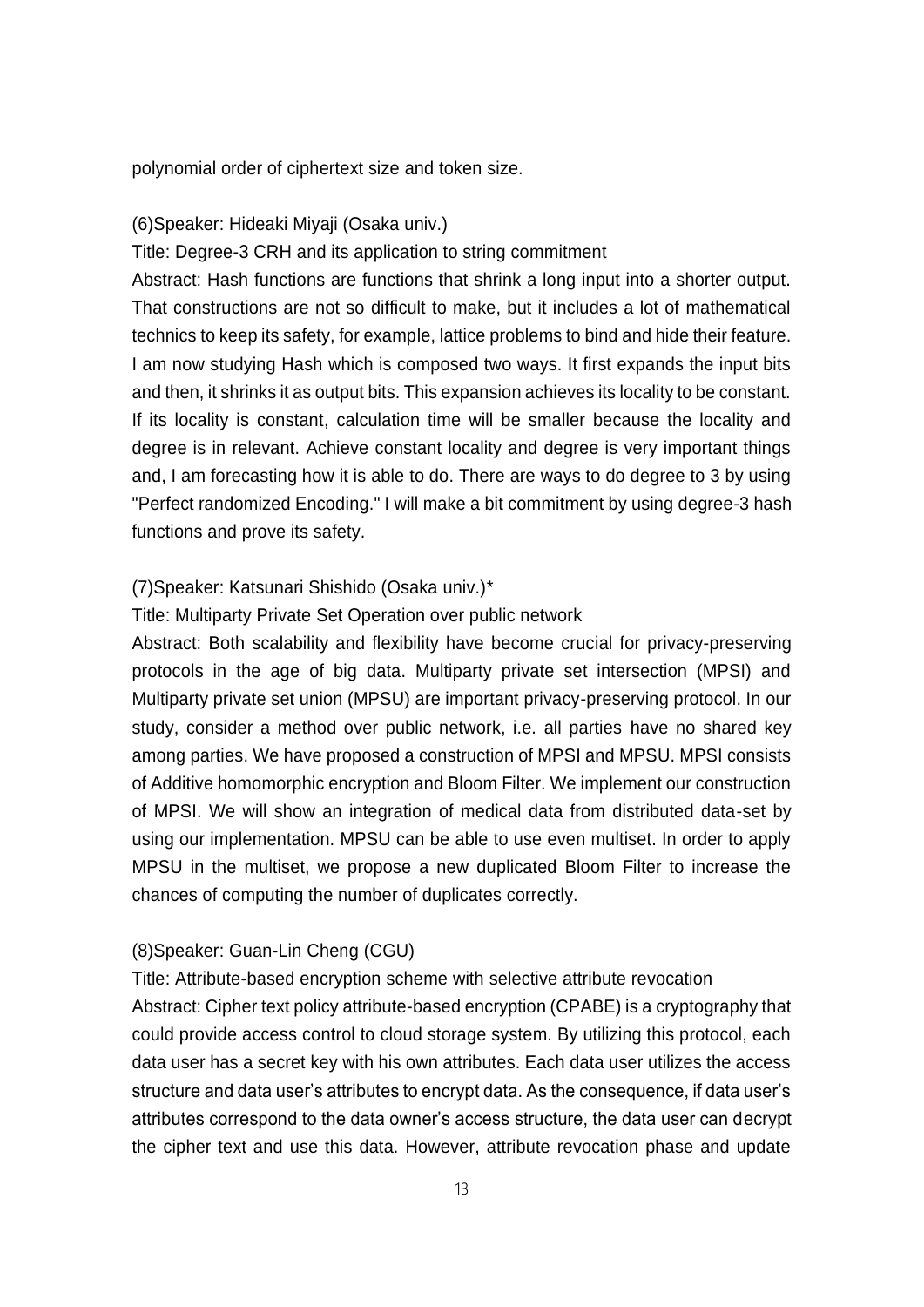phase of such kind of protocol consume a bunch of computation cost. In this study, we propose an attribute-based encryption scheme with selective attribute revocation and time bound which provides the data user's attribute secret keys with time bound. We utilize time-stamp to embed into cipher test and user's attribute secret key. If the data user's secret key is out of date, the secret key would be discharged. Moreover, the scheme could achieve convenience of managing cipher text and user's attribute secret key.

#### (9) Speaker: Yuki Sugitani (Osaka univ.)

Title: On Efficient Privacy enhanced technology ZK-SNARK and its application to Zerocash

Abstract: Bitcoin is the most widespread cryptocurrency in the world. While payments are conducted between pseudonyms, it has significant limitations regarding privacy: all transaction log is completely public. Zerocash is a practical scheme offering strong privacy guarantees and it's already implemented in Ethereum. ZK-SNARK is the main idea to protect each user's privacy used in Zerocash scheme.

#### (10) Speaker: Kenta Kodera (Osaka univ.)\*

Title: Security analysis on ECDLP based on index calculus algorithm

Abstract: Elliptic curve cryptography (ECC) is in the spotlight due to their significantly smaller key size compared to other public-key cryptography. The security of ECC is based on the complexity of solving the elliptic curve discrete logarithm problem (ECDLP). Recently, there is a line of research on index calculus algorithms for ECDLP started by Semaev, Gaudry, and Diem. Index calculus is originally applied to discrete logarithm problem over a finite field (DLP). Under certain heuristic assumptions, such algorithms could lead to subexponential attacks to the ECDLP in some cases. This talk starts from basic ideas of index calculus algorithms over ECDLP to recent results including our analysis on difference of complexity of solving ECDLP for elliptic curves in various forms.

#### (11) Speaker: Wei-Xin Chen (CGU)

Title: The Distributed Ledger of Blockchain for Digital Evidence Preservation Abstract: The utility of digital evidence is facilitated through digital forensic and preservation while providing evidence. However, it is difficult to preserve archives effectively for organizations which lacks management with specified mechanisms or specification. To ensure that digital evidence is credible in court, there is a need to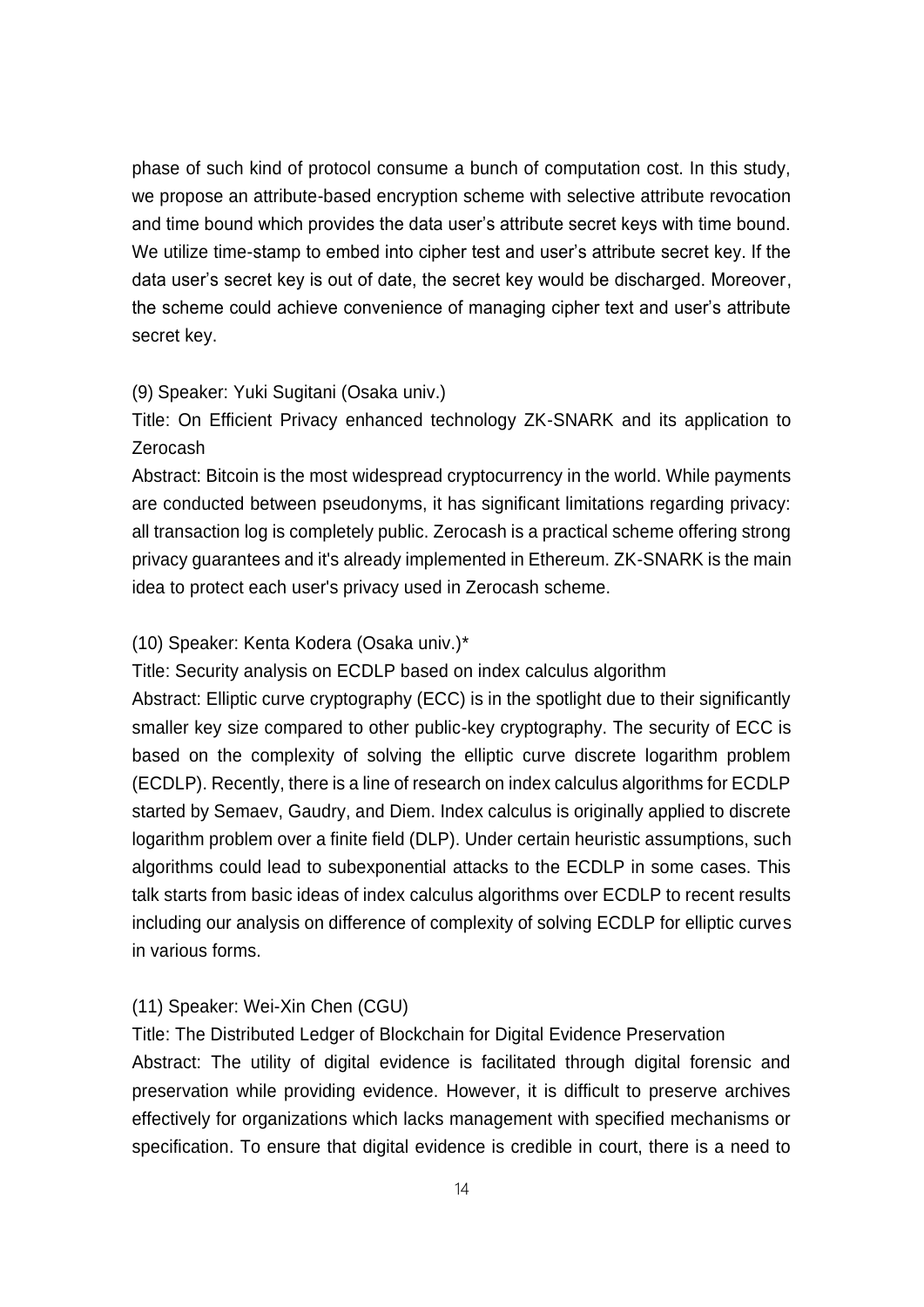establish standards operational procedures for preserving digital evidence and to enhance digital forensic findings through standards and certification. In this study, we propose a blockchain the consistency of distributed ledger mechanism to achieve file consistency. We apply the consistency of distributed ledger mechanism in blockchain for data preservation. If the file is not strictly managed by system, it may suffer from file tampering, file loss, and other related issues. Therefore, we ensure the file-related maintenance through the consistency of distributed ledger mechanism.

#### (12) Speaker: Mei-Chen Hsieh (CGU)

Title: User authentication protocols with three factors and key agreement for multiserver environments

Abstract: Traditional password-based user authentication protocols authenticate the legitimacy of the user by checking user's valid password and identity. However, the password is either a long meaningless string, which is difficult for user to memorize, or a short easily-memorized password, which is easily suffered from password guessing attacks. In this paper, we propose a new user authentication protocol with three factors, which are smart card, user's biometric characteristics, and a password for multi-server environments based on protocol of Fan et al. which is designed for single server. We allow the user to register and login several servers by memorizing only one password. This protocol is secure against some potential attacks and impersonation attack plotted by any malicious server manager.

#### 7.2 Faculty's talk

#### (1) Speaker: Prof. Chien-Lung Hsu (CGU)

Title: Hierarchical Group Secure Communication Protocol with Anonymous Authentication for IoT-Based and Community-based Healthcare Environments Abstract: The Internet of Things (IoT) is an attractive technology to integrate a large number of connected objects that are communicating with each other via wireless communication networks. IoT innovative applications can make our life easier and smarter. Recently, many smart healthcare applications are based on IoT technology for people and caregivers to automatically monitor and collect personal health information such as ECG, temperature, moisture, heartbeat, behavior and etc. Such applications can provide precision Medicare, Medicaid, and Healthcare. IoT-based and community-based healthcare is to provide healthcare services including home support, nursing, physiotherapy, and rehabilitation services with integrated IoT technologies for people with all ages. Since such information is very sensitive for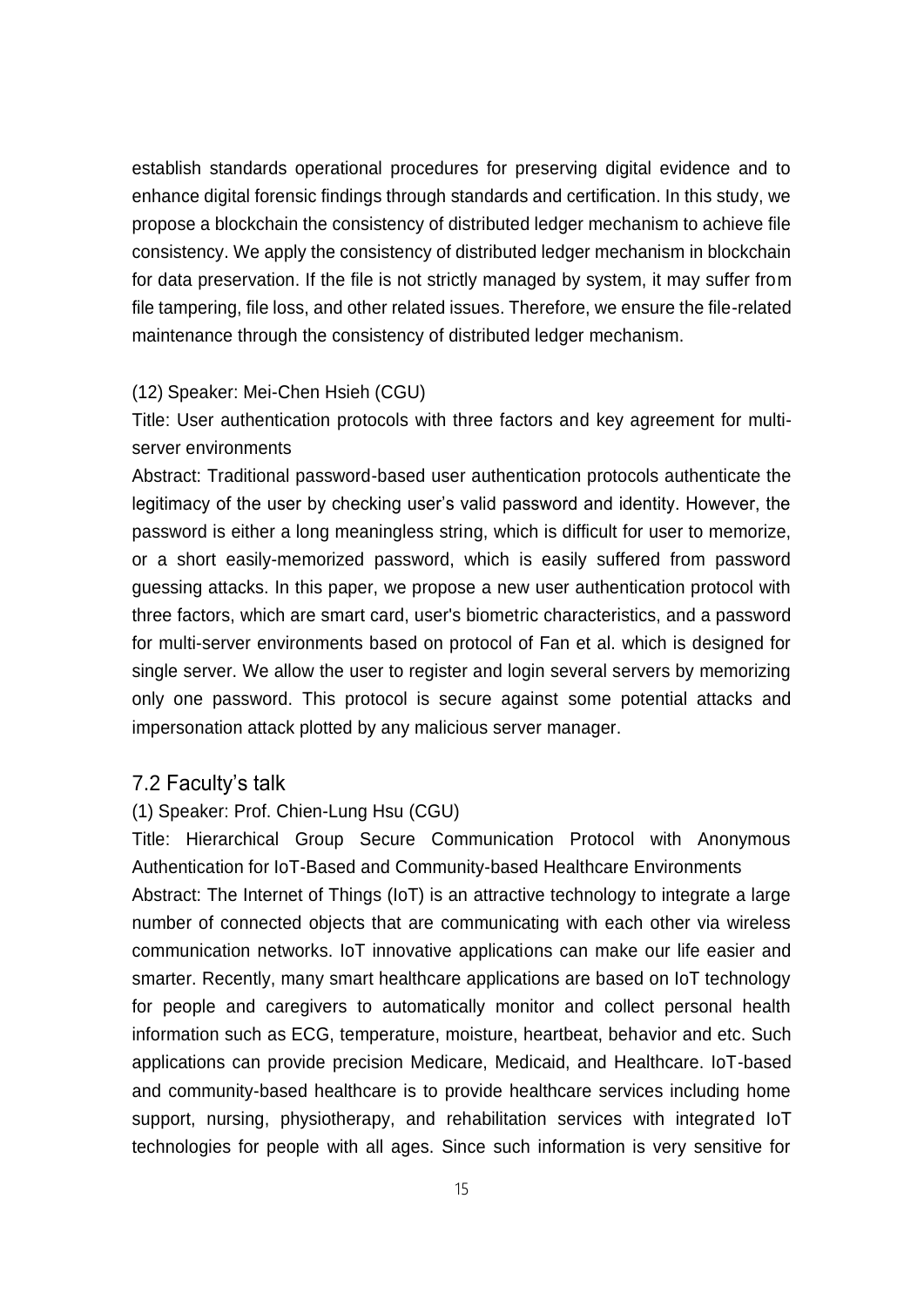people, security and privacy protection of IoT-based and community-based healthcare systems should be applied or enhanced. This paper will propose a hierarchical group secure communication protocol with anonymous authentication. Contributions of this paper are given below: (i) It is designed for hierarchical community-based healthcare services, which is suitable for long-term care community-based healthcare services. (ii) All IoT devices can be dynamically grouped hierarchically according to community-based healthcare services. (iii) All hierarchical grouped IoT devices can be anonymously and recursively authenticated for preserving user privacy, which will not be intercepted by adversaries for analyzing social behaviors. (iv) Secure communications will be achieved according to hierarchical groups to withstand potential attacks. That is, each subgroup IoT devices can have their own secure communication and they also can have one with all IoT devices. The proposed protocol can have hierarchical secure communications for community-based healthcare services or applications. (v) The proposed protocol is a lightweight security protocol, which is very suitable for IoT-based applications.

#### (2)Speaker: Prof. Kuo-Yu Tsai (Chinese Culture University)

#### Title: Lightweight Authentication Schemes for IoT Applications

Abstract: With the development of Information and communication technology, IoT (Internet of Things, IoT for short) applications can improve the quality of life and productivity of enterprises. However, privacy, security, and authentication issues in some applications are critical, such as in healthcare applications. In this research, we propose a lightweight authentication scheme for IoT applications. A dynamic hashing chain is applied to design an authentication mechanism for nodes in the proposed scheme. The proposed scheme can not only achieve low computation and storage costs, but also provide various security properties, such as anonymity, confidentiality, unforgeability, resistance to impersonation attacks, and resistance to replay attacks.

#### (3)Speaker: Prof. Atsuko Miyaji (Osaka University/JAIST/CREST, Japan)

#### Title: Efficient Elliptic Curve Scalar Multiplication

Abstract: Elliptic curve cryptosystem is the most attractive public key cryptosystem since it achieves the high security with a small key size. This is why elliptic curve cryptosystems are currently attracting a great deal of attention from a low power machine such as a smart card. Furthermore, a new tool from elliptic curve cryptosystems, called a bilinear pairing, cast a new light on various problems on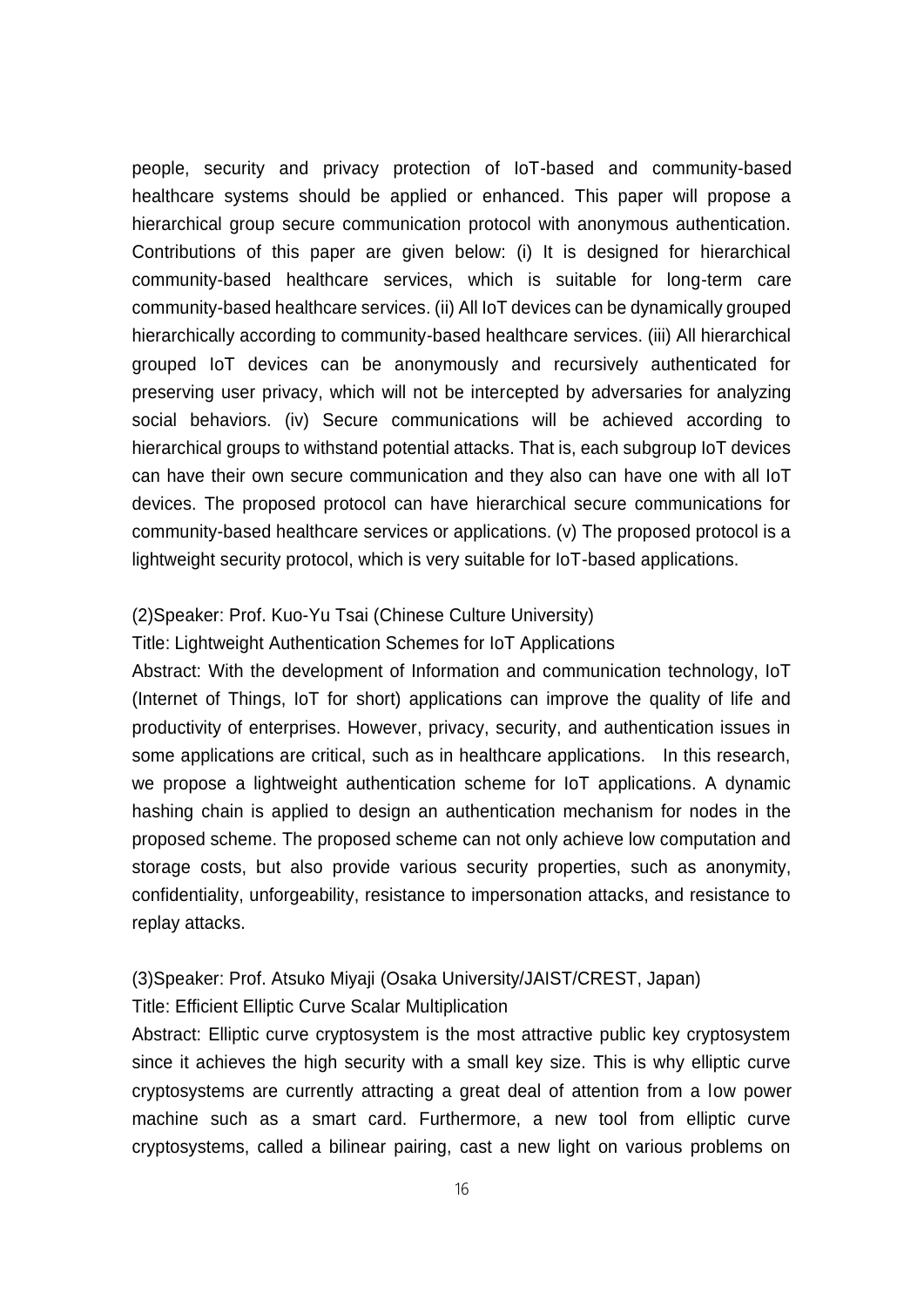cryptology. Thus, important applications in cryptography have been constructed by using elliptic curves.

The dominant part of efficiency of elliptic curve cryptosystems is the elliptic scalar multiplication. From the point of view of security, researches on elliptic scalar multiplication are also important since naive scalar multiplications may be vulnerable against the side channel attacks. Elliptic curve scalar multiplications have been researched for a long time, but still new techniques are proposed.

In this talk, we will present various techniques on elliptic curve scalar multiplications, and investigate how we combine these different techniques to realize an efficient elliptic curve scalar multiplication.

#### (4)Speaker: Prof. Chen-Mou Cheng (Osaka univ.)

Title: On the use of Frobenius map to accelerate polynomial multiplication with Cantor FFT

Abstract: The discrete Fourier transform evaluates a polynomial on roots of unity in a field, possibly of nonzero characteristic. As it turns convolution into pointwise multiplication, one important application of the discrete Fourier transform is thus to multiply polynomials, especially with coefficients in a finite field Fq. When q is small, say 2, we need to go to an appropriate extension field F to find enough roots of unity to work with. In this case, we typically use the Kronecker segmentation technique to encode the multiplicand polynomials in F[t]. In 2017, van der Hoeven and Larrieu showed how to avoid the factor-of-two overhead of Kronecker segmentation by embedding, rather than encoding, the multiplicand polynomials into F[t]. Specifically, they restrict the evaluation to a cross section of the set of roots of unity and then use the Frobenius map to recover the results outside of it. In this talk, I will show that this idea beautifully generalizes to a class of "additive" Fourier transform first developed by Cantor and subsequently optimized by Gao-Mateer for an important special case. I will characterize in detail the interaction between Cantor FFT and the Frobenius map, as well as explicitly construct a cross section, as suggested by van der Hoeven and Larrieu.

#### (5)Speaker: Prof. Kiyofumi Tanaka (JAIST)

Title: Characteristics of Hardware Accelerators for Elliptic Curves Cryptography Abstract: Elliptic Curve Cryptography (ECC) is a predominant cryptographic system for key agreement and digital signatures. It provides security level comparable to RSA, even with smaller keys and with significantly less complex operations. However, it still